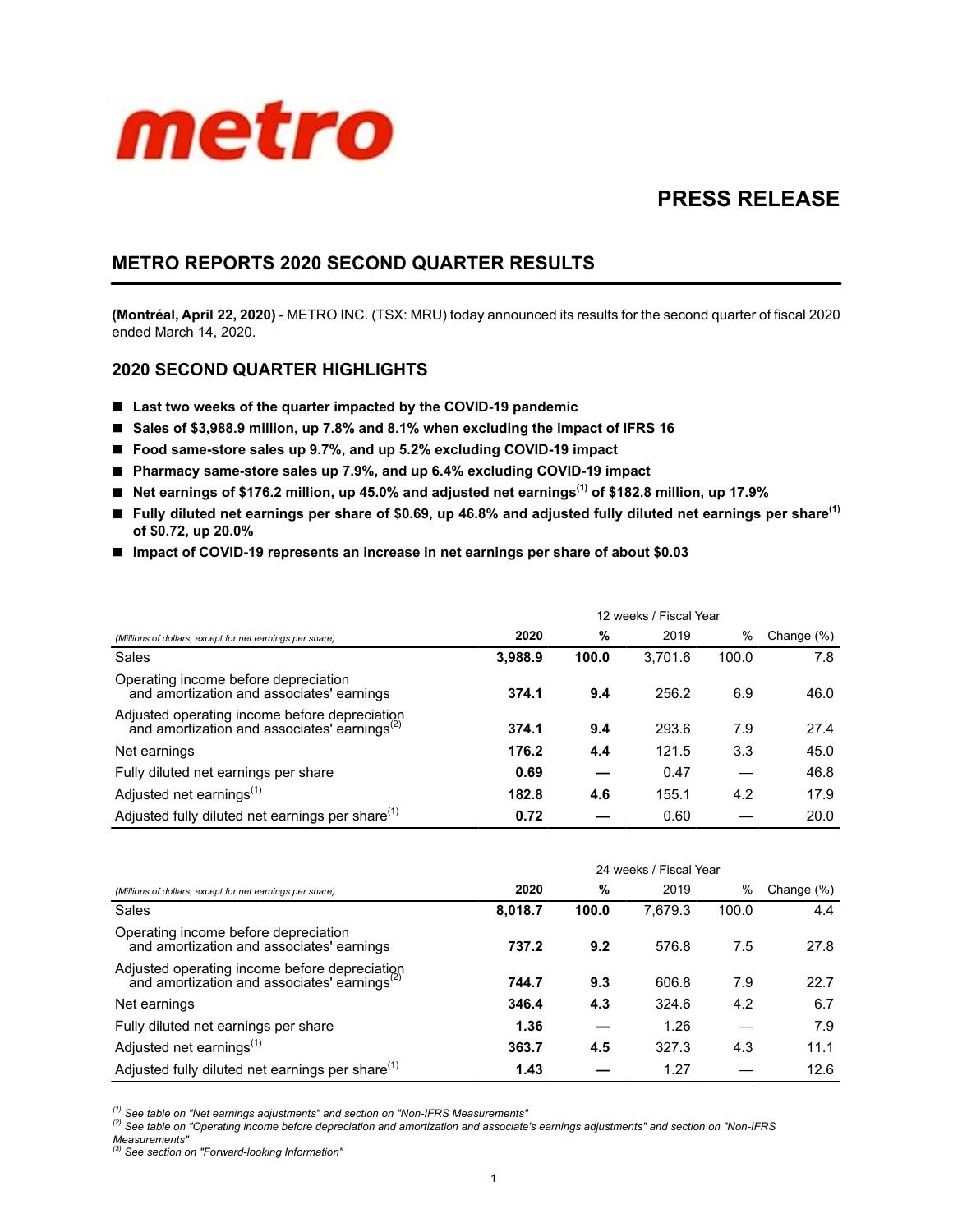## **PRESIDENT'S MESSAGE**

*"The crisis related to COVID-19 is unprecedented and has solicited all our resources to ensure the safety of our employees and customers, the resilience of our supply chain and our ability to maintain in-store operations. As a leading provider of food and pharmacy products, our teams are fully dedicated to serving the everyday essential needs of our customers safely and responsibly. I want to express my sincere gratitude to all our front-line teams who have shown exceptional dedication since the beginning of the crisis. Also, we increased our community investments to provide food and other essentials to those most in need. We do not know how long this crisis will last but we will continue to serve our customers as best as we can, making the health and safety of our teams and customers our top priority"*, stated Eric R. La Flèche, President and Chief Executive Officer.

## **OPERATING RESULTS**

Effective the first quarter of 2020, the Corporation adopted IFRS 16 *Leases*, which replaces IAS 17 *Leases*. The Corporation adopted the standard using a modified retrospective approach. The operating results of the previous fiscal year have not been restated.

### **SALES**

Sales in the second quarter of fiscal 2020 reached \$3,988.9 million, up 7.8% compared to \$3,701.6 million in the second quarter of fiscal 2019. Excluding the impact of the adoption of IFRS 16 *Leases* adopted in the first quarter of 2020, sales reached \$4,001.5 million, up 8.1%. The sales increase due to the COVID-19 pandemic is estimated at \$125 million. Food same-store sales were up 9.7%, and up 5.2% excluding the COVID-19 impact (4.3% in 2019). The shift in Christmas sales represents 0.6% of the same-store sales figure. Our food basket inflation was approximately 2.0% (2.5% in 2019). Pharmacy same-store sales were up 7.9% (1.1% in 2019), with a 7.7% increase in prescription drugs (prescription count up 3.9%) and a 8.3% increase in front-store sales. Excluding the COVID-19 impact, pharmacy same-store sales were up 6.4%.

Sales in the first 24 weeks of fiscal 2020 totalled \$8,018.7 million versus \$7,679.3 million for the corresponding period of fiscal 2019, an increase of 4.4%. Excluding \$25.0 million in sales for fiscal 2020 resulting from the adoption of IFRS 16, sales were up 4.7%.

### **OPERATING INCOME BEFORE DEPRECIATION AND AMORTIZATION AND ASSOCIATE'S EARNINGS**

This earnings measurement excludes financial costs, taxes, depreciation and amortization and gain on disposal of investment in an associate as well as the gain on revaluation and disposal of an investment at fair value.

Operating income before depreciation and amortization and associate's earnings for the second quarter of fiscal 2020 totalled \$374.1 million, or 9.4% of sales, versus \$256.2 million, or 6.9% of sales, for the second quarter last year.

For the first 24 weeks of fiscal 2020, operating income before depreciation and amortization and associates' earnings totalled \$737.2 million or 9.2% of sales compared with \$576.8 million or 7.5% of sales for the corresponding period of fiscal 2019.

The adoption of IFRS 16 resulted in \$12.6 million and \$25.0 million decreases in sales related to sublease income for the second quarter and the first 24 weeks of fiscal 2020, respectively, with corresponding reductions in gross margin. The adoption of IFRS 16 also resulted in decreases in operating expenses of \$57.0 million and \$112.0 million for the second quarter and the first 24 weeks of fiscal 2020, respectively, as lease payments are now recorded as a reduction of the lease liabilities. These two combined elements had favorable impacts of \$44.4 million and \$87.0 million on operating income before depreciation and amortization and associates' earnings for the second quarter and the first 24 weeks of fiscal 2020, respectively.

|                                                                                   | 12 weeks / Fiscal Year |                |                   |          |         |          |
|-----------------------------------------------------------------------------------|------------------------|----------------|-------------------|----------|---------|----------|
| Impact of the adoption of IFRS 16                                                 |                        |                | 2020<br>excluding | %        |         | $\%$     |
| (Millions of dollars)                                                             | 2020                   | <b>IFRS 16</b> | IFRS 16           | of sales | 2019    | of sales |
| Sales                                                                             | 3.988.9                | (12.6)         | 4.001.5           |          | 3.701.6 |          |
| Operating income before depreciation and<br>amortization and associate's earnings | 374.1                  | 44.4           | 329.7             | 8.2      | 256.2   | 6.9      |

*(1) See table on "Net earnings adjustments" and section on "Non-IFRS Measurements"*

*(2) See table on "Operating income before depreciation and amortization and associate's earnings adjustments" and section on "Non-IFRS Measurements"*

*<sup>(3)</sup> See section on "Forward-looking Information"*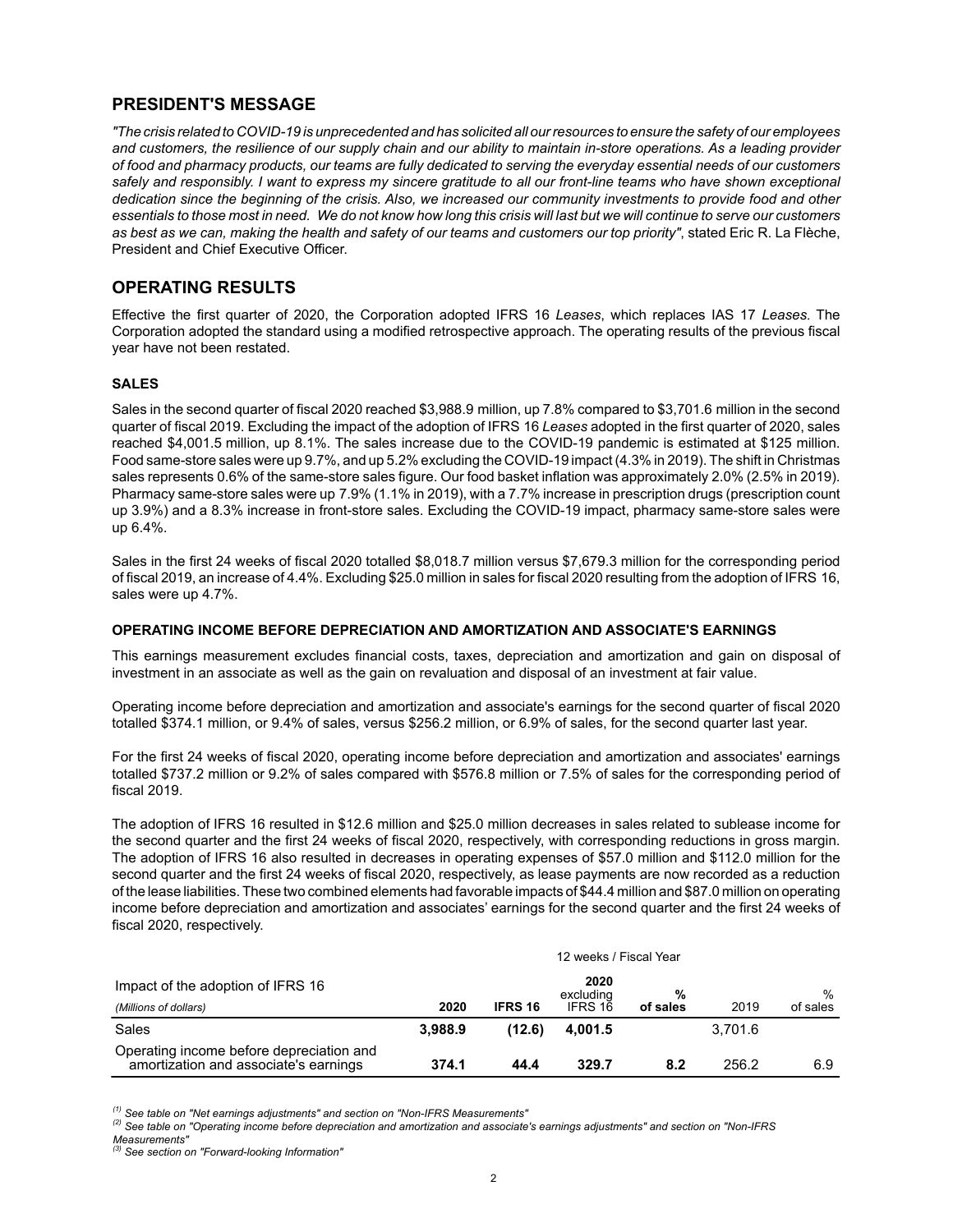|                                                                                   | 24 weeks / Fiscal Year |                |                   |          |         |          |
|-----------------------------------------------------------------------------------|------------------------|----------------|-------------------|----------|---------|----------|
| Impact of the adoption of IFRS 16                                                 |                        |                | 2020<br>excluding | %        |         | $\%$     |
| (Millions of dollars)                                                             | 2020                   | <b>IFRS 16</b> | IFRS 16           | of sales | 2019    | of sales |
| Sales                                                                             | 8.018.7                | (25.0)         | 8.043.7           |          | 7.679.3 |          |
| Operating income before depreciation and<br>amortization and associate's earnings | 737.2                  | 87.0           | 650.2             | 8.1      | 576.8   | 7.5      |

No adjustment was recorded to operating income before depreciation and amortization and associate's earnings in the second quarter of fiscal 2020, while for the same period of fiscal 2019, we recorded retail network restructuring expenses of \$36.0 million and a loss of \$1.4 million to complete the divestiture of pharmacies. Excluding those items, adjusted operating income before depreciation and amortization and associate's earnings<sup>(2)</sup> for the second quarter of fiscal 2020 totalled \$374.1 million, or 9.4% of sales (8.2% excluding the impact of the adoption of IFRS 16) compared with \$293.6 million, or 7.9% of sales for the corresponding quarter of 2019.

During the first 24 weeks of fiscal 2020, we recognized a loss of \$7.5 million on disposal of our subsidiary MissFresh, while for the same period of fiscal 2019, we recorded retail network restructuring expenses of \$36.0 million and generated a net gain of \$6.0 million on the divestiture of pharmacies. Excluding those items, adjusted operating income before depreciation and amortization and associate's earnings<sup>(2)</sup> for the first 24 weeks of fiscal 2020 totalled \$744.7 million, or 9.3% of sales (8.2% excluding the impact of the adoption of IFRS 16) compared with \$606.8 million, or 7.9% of sales for the corresponding period of 2019.

Synergies related to the Jean Coutu acquisition generated for the second quarter and the first 24 weeks of fiscal 2020 amounted to \$15 million and \$30 million compared to \$13 million and \$24 million for the corresponding periods of fiscal 2019 and to date, we have generated annualized synergies of \$65 million<sup>(3)</sup>.

### **Operating income before depreciation and amortization and associate's earnings adjustments (OI)(2)**

|                                                                                                           | 12 weeks / Fiscal Year |              |     |       |         |     |
|-----------------------------------------------------------------------------------------------------------|------------------------|--------------|-----|-------|---------|-----|
|                                                                                                           |                        | 2020         |     |       | 2019    |     |
| (Millions of dollars, unless otherwise indicated)                                                         | ΟI                     | <b>Sales</b> | (%) | ΟI    | Sales   | (%) |
| Operating income before depreciation and<br>amortization and associate's earnings                         | 374.1                  | 3,988.9      | 9.4 | 256.2 | 3.701.6 | 6.9 |
| Retail network restructuring expenses                                                                     |                        |              |     | 36.0  |         |     |
| Loss on divestiture of pharmacies                                                                         |                        |              |     | 1.4   |         |     |
| Adjusted operating income before depreciation<br>and amortization and associate's earnings <sup>(2)</sup> | 374.1                  | 3.988.9      | 9.4 | 293.6 | 3.701.6 | 7.9 |

|                                                                                                           | 24 weeks / Fiscal Year |              |     |       |         |     |  |
|-----------------------------------------------------------------------------------------------------------|------------------------|--------------|-----|-------|---------|-----|--|
|                                                                                                           | 2020                   |              |     | 2019  |         |     |  |
| (Millions of dollars, unless otherwise indicated)                                                         | ΟI                     | <b>Sales</b> | (%) | ΟI    | Sales   | (%) |  |
| Operating income before depreciation and<br>amortization and associate's earnings                         | 737.2                  | 8,018.7      | 9.2 | 576.8 | 7.679.3 | 7.5 |  |
| Loss on disposal of a subsidiary                                                                          | 7.5                    |              |     |       |         |     |  |
| Retail network restructuring expenses                                                                     |                        |              |     | 36.0  |         |     |  |
| Gain on divestiture of pharmacies                                                                         |                        |              |     | (6.0) |         |     |  |
| Adjusted operating income before depreciation<br>and amortization and associate's earnings <sup>(2)</sup> | 744.7                  | 8.018.7      | 9.3 | 606.8 | 7.679.3 | 7.9 |  |

Gross margin on sales for the second quarter and the first 24weeks of fiscal 2020was 19.7% (20.0% et 19.9% respectively, excluding the impact of the adoption of IFRS 16) versus 20.1% and 19.7% for the corresponding periods of 2019.

Operating expenses as a percentage of sales for the second quarter of 2020 were 10.3% (11.7% excluding the impact of the adoption of IFRS 16) versus 13.2% for the corresponding quarter of fiscal 2019. Excluding from the second quarter of fiscal 2019 the \$36.0 million expense for retail network restructuring and the \$1.4 million loss for completing the

*<sup>(1)</sup> See table on "Net earnings adjustments" and section on "Non-IFRS Measurements"*

*<sup>(2)</sup> See table on "Operating income before depreciation and amortization and associate's earnings adjustments" and section on "Non-IFRS Measurements"*

*<sup>(3)</sup> See section on "Forward-looking Information"*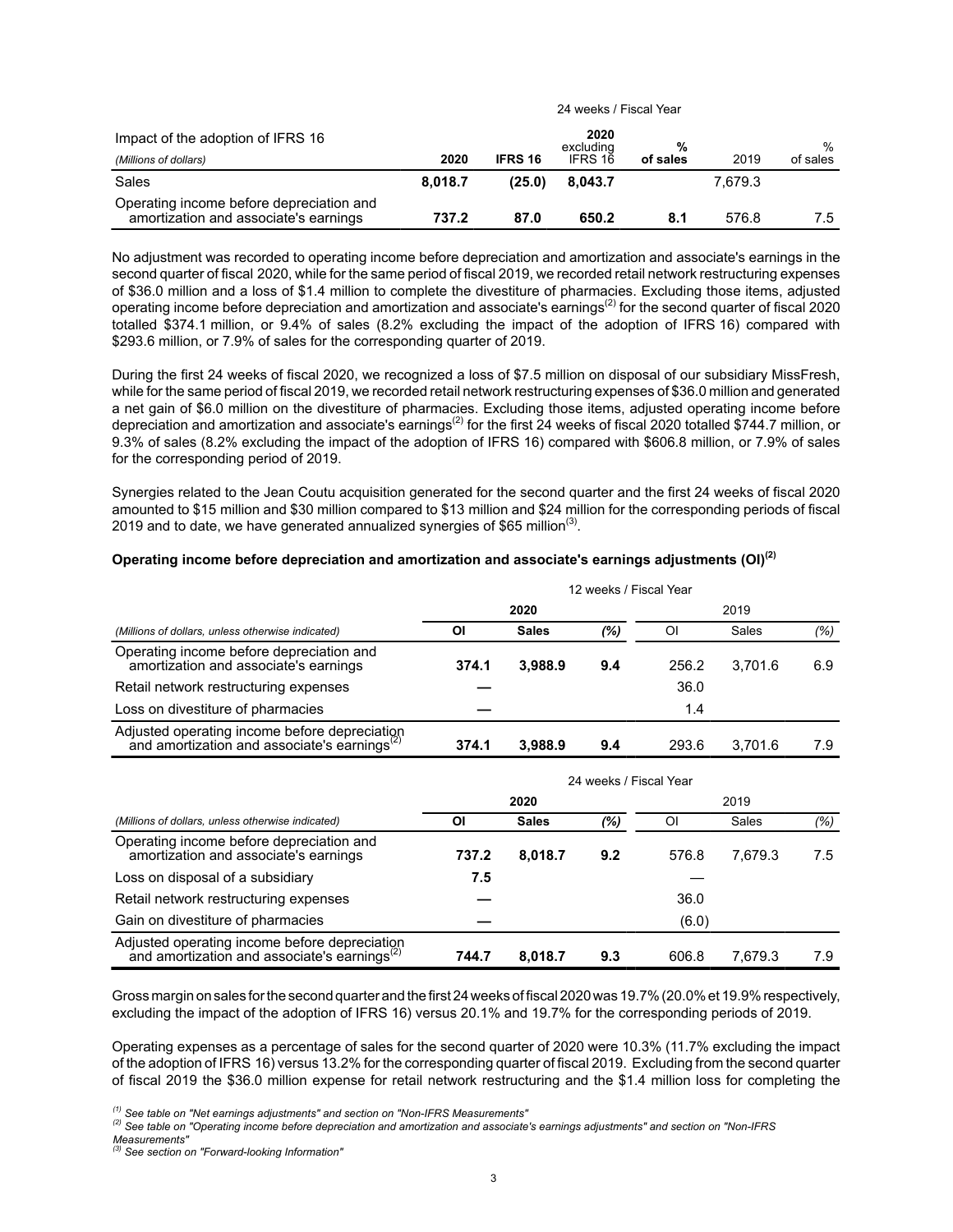divestiture of pharmacies, operating expenses as a percentage of sales were 12.2%. This decrease is mainly due to the significant increase in volume stemming from the impact of the COVID-19 in the two last weeks of the quarter and shift in Christmas sales.

For the first 24 weeks of fiscal 2020, operating expenses as a percentage of sales was 10.5% compared with 12.2% for the corresponding period of fiscal 2019. Excluding from the first 24 weeks of fiscal 2020 the 7.5 million loss on disposal of our subsidiary MissFresh, and excluding from the same period of fiscal 2019 the retail network restructuring expenses of \$36.0 million and the \$6.0 million net gain generated from the divestiture of pharmacies, operating expenses as a percentage of sales was 10.4% in 2020 (11.7% excluding the impact of the adoption of IFRS 16) compared with 11.8% in 2019.

### **DEPRECIATION AND AMORTIZATION AND NET FINANCIAL COSTS**

Total depreciation and amortization expense for the second quarter of 2020 was \$102.0 million, of which \$33.6 million is an increase resulting from the adoption of IFRS 16, versus \$65.6 million for the corresponding quarter of fiscal 2019. For the first 24 weeks of fiscal 2020, total depreciation and amortization expense was \$203.5 million, of which \$67.3 million is an increase resulting from the adoption of IFRS 16, versus \$129.3 million for the corresponding period of fiscal 2019.

Net financial costs for the second quarter of 2020 were \$31.9 million, of which \$7.6 million is an increase resulting from the adoption of IFRS 16, compared with \$24.6 million for the corresponding quarter of fiscal 2019. For the first 24 weeks of fiscal 2020, net financial costs were \$63.0 million, of which \$15.6 million is an increase resulting from the adoption of IFRS 16, compared with \$48.6 million for the corresponding quarter of fiscal 2019.

#### **GAIN ON DISPOSAL OF INVESTMENT IN AN ASSOCIATE AND GAIN ON REVALUATION AND DISPOSAL OF AN INVESTMENT AT FAIR VALUE**

During fiscal 2019, the Company disposed of its investment in Colo-D Inc., an associate presented in other assets, for a total cash consideration of \$58.0 million. A gain before income taxes of \$35.4 million on the disposal of this investment was recognized in earnings.

In the first quarter of fiscal 2019, we disposed of an investment at fair value and the final revaluation of the financial liability resulted in a gain of \$1.5 million recognized in net earnings.

### **INCOME TAXES**

The income tax expense of \$64.0 million for the second quarter of fiscal 2020 represented an effective tax rate of 26.6% compared with an income tax expense of \$44.5 million in the second quarter of fiscal 2019 which represented an effective tax rate of 26.8%. The impact of the adoption of IFRS 16 on the income tax expense is immaterial.

The 24-week period income tax expense of \$124.3 million for fiscal 2020 and \$111.2 million for fiscal 2019 represented an effective tax rate of 26.4% and 25.5% respectively. The impact of the adoption of IFRS 16 on the income tax expense is immaterial.

### **NET EARNINGS AND ADJUSTED NET EARNINGS(1)**

Net earnings for the second quarter of fiscal 2020 were \$176.2 million compared with \$121.5 million for the corresponding quarter of fiscal 2019, while fully diluted net earnings per share were \$0.69 compared with \$0.47 in 2019, up 45.0% and 46.8%, respectively. Excluding the specific items shown in the table below, adjusted net earnings<sup>(1)</sup> for the second quarter of fiscal 2020 totalled \$182.8 million compared with \$155.1 million for the corresponding quarter of fiscal 2019, and adjusted fully diluted net earnings per share<sup>(1)</sup> amounted to \$0.72 versus \$0.60, up 17.9% and 20.0%, respectively. The impact of COVID-19 represents an increase of about \$0.03 in net earnings per share. The adoption of IFRS 16 had an immaterial impact on net earnings and adjusted net earnings<sup>(1)</sup>.

Net earnings for the first 24 weeks of fiscal 2020 were \$346.4 million, an increase of 6.7% from \$324.6 million for the corresponding period of fiscal 2019. Fully diluted net earnings per share were \$1.36 compared with \$1.26 last year, up 7.9%. Excluding the specific items shown in the table below, adjusted net earnings(1) for the first 24 weeks of fiscal 2020 totalled \$363.7 million compared with \$327.3 million for the corresponding period of fiscal 2019, and adjusted fully diluted net earnings per share<sup>(1)</sup> amounted to \$1.43 versus \$1.27, up 11.1% and 12.6%, respectively. The adoption of IFRS 16 had an immaterial impact on net earnings and adjusted net earnings $<sup>(1)</sup>$ .</sup>

*<sup>(1)</sup> See table on "Net earnings adjustments" and section on "Non-IFRS Measurements"*

*<sup>(2)</sup> See table on "Operating income before depreciation and amortization and associate's earnings adjustments" and section on "Non-IFRS Measurements"*

*<sup>(3)</sup> See section on "Forward-looking Information"*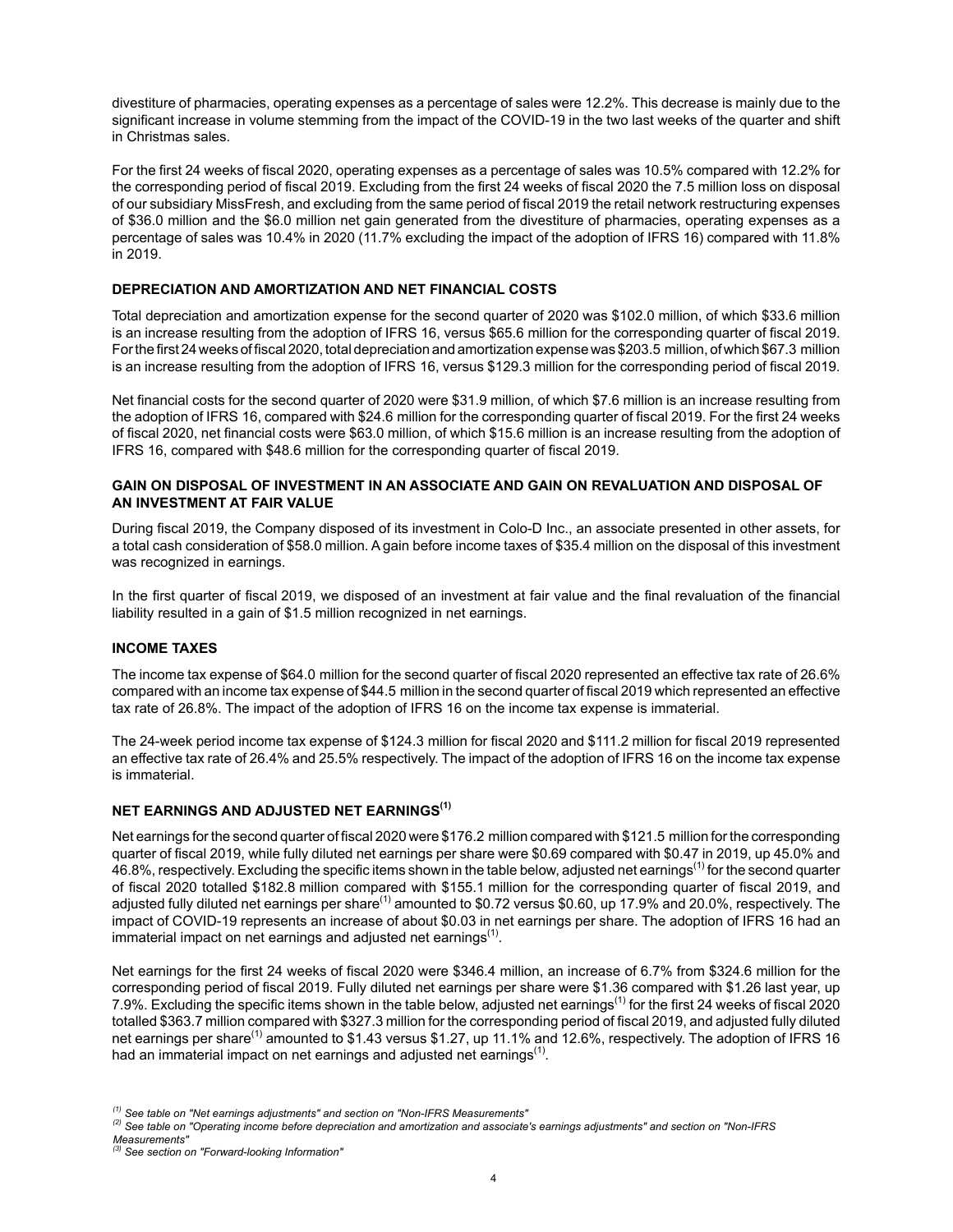## **Net earnings adjustments(1)**

|                                                                                                                   | 12 weeks / Fiscal Year   |                                   |                          |                                          |                 |                                |
|-------------------------------------------------------------------------------------------------------------------|--------------------------|-----------------------------------|--------------------------|------------------------------------------|-----------------|--------------------------------|
|                                                                                                                   | 2020                     |                                   | 2019                     |                                          | Change $(\%)$   |                                |
|                                                                                                                   | (Millions of<br>dollars) | Fully<br>diluted EPS<br>(Dollars) | (Millions of<br>dollars) | Fully diluted<br><b>EPS</b><br>(Dollars) | Net<br>earnings | Fully<br>diluted<br><b>EPS</b> |
| Net earnings                                                                                                      | 176.2                    | 0.69                              | 121.5                    | 0.47                                     | 45.0            | 46.8                           |
| Retail network restructuring expenses, after<br>taxes                                                             |                          |                                   | 26.4                     |                                          |                 |                                |
| Loss on divestiture of pharmacies, after taxes                                                                    |                          |                                   | 0.7                      |                                          |                 |                                |
| Amortization of intangible assets acquired in<br>connection with the Jean Coutu Group<br>acquisition, after taxes | 6.6                      |                                   | 6.5                      |                                          |                 |                                |
| Adjusted net earnings <sup>(1)</sup>                                                                              | 182.8                    | 0.72                              | 155.1                    | 0.60                                     | 17.9            | 20.0                           |

|                                                                                                                   | 24 weeks / Fiscal Year   |                                   |                          |                                          |                 |                                |
|-------------------------------------------------------------------------------------------------------------------|--------------------------|-----------------------------------|--------------------------|------------------------------------------|-----------------|--------------------------------|
|                                                                                                                   | 2020                     |                                   | 2019                     |                                          | Change $(\%)$   |                                |
|                                                                                                                   | (Millions of<br>dollars) | Fully<br>diluted EPS<br>(Dollars) | (Millions of<br>dollars) | Fully diluted<br><b>EPS</b><br>(Dollars) | Net<br>earnings | Fully<br>diluted<br><b>EPS</b> |
| Net earnings                                                                                                      | 346.4                    | 1.36                              | 324.6                    | 1.26                                     | 6.7             | 7.9                            |
| Loss on disposal of a subsidiary, after taxes                                                                     | 4.2                      |                                   |                          |                                          |                 |                                |
| Retail network restructuring expenses, after<br>taxes                                                             |                          |                                   | 26.4                     |                                          |                 |                                |
| Gain on divestiture of pharmacies, after taxes                                                                    |                          |                                   | (4.7)                    |                                          |                 |                                |
| Amortization of intangible assets acquired in<br>connection with the Jean Coutu Group<br>acquisition, after taxes | 13.1                     |                                   | 13.1                     |                                          |                 |                                |
| Gain on the disposal of investment in an<br>associate, after taxes                                                |                          |                                   | (31.0)                   |                                          |                 |                                |
| Gain on revaluation and disposal of an<br>investment at fair value, after taxes                                   |                          |                                   | (1.1)                    |                                          |                 |                                |
| Adjusted net earnings <sup>(1)</sup>                                                                              | 363.7                    | 1.43                              | 327.3                    | 1.27                                     | 11.1            | 12.6                           |

*<sup>(1)</sup> See table on "Net earnings adjustments" and section on "Non-IFRS Measurements"*

*<sup>(2)</sup> See table on "Operating income before depreciation and amortization and associate's earnings adjustments" and section on "Non-IFRS Measurements" (3) See section on "Forward-looking Information"*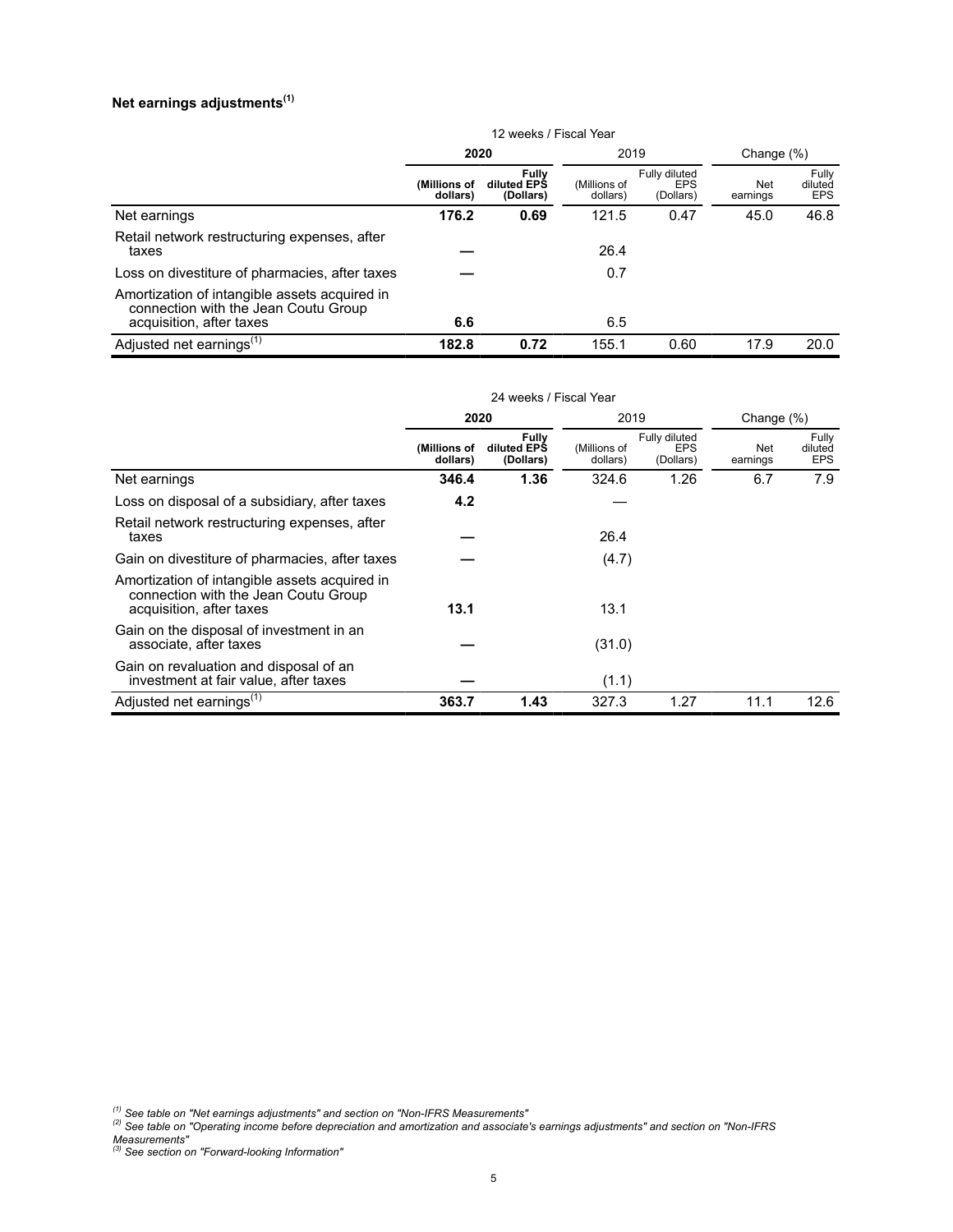### **Impacts of the adoption of IFRS 16**

|                                                                                                           | 12 weeks / Fiscal Year |                |                              |         |  |  |
|-----------------------------------------------------------------------------------------------------------|------------------------|----------------|------------------------------|---------|--|--|
| (Millions of dollars, unless otherwise indicated)                                                         | 2020                   | <b>IFRS 16</b> | 2020<br>excluding<br>IFRS 16 | 2019    |  |  |
| Sales                                                                                                     | 3,988.9                | (12.6)         | 4,001.5                      | 3,701.6 |  |  |
| Operating income before depreciation and amortization<br>and associate's earnings                         | 374.1                  | 44.4           | 329.7                        | 256.2   |  |  |
| Adjusted operating income before depregiation and<br>amortization and associate's earnings <sup>(2)</sup> | 374.1                  | 44.4           | 329.7                        | 293.6   |  |  |
| Depreciation                                                                                              | 102.0                  | (33.6)         | 68.4                         | 65.6    |  |  |
| Net financial costs                                                                                       | 31.9                   | (7.6)          | 24.3                         | 24.6    |  |  |
| Income taxes                                                                                              | 64.0                   | (0.9)          | 63.1                         | 44.5    |  |  |
| Net earnings                                                                                              | 176.2                  | 2.3            | 173.9                        | 121.5   |  |  |
| Adjusted net earnings <sup>(1)</sup>                                                                      | 182.8                  | 2.3            | 180.5                        | 155.1   |  |  |
| Fully diluted net earnings per share (Dollars)                                                            | 0.69                   | 0.01           | 0.68                         | 0.47    |  |  |
| Adjusted fully diluted net earnings per share <sup>(1)</sup> (Dollars)                                    | 0.72                   | 0.01           | 0.71                         | 0.60    |  |  |

|                                                                                                           | 24 weeks / Fiscal Year |                |                              |         |  |  |  |
|-----------------------------------------------------------------------------------------------------------|------------------------|----------------|------------------------------|---------|--|--|--|
| (Millions of dollars, unless otherwise indicated)                                                         | 2020                   | <b>IFRS 16</b> | 2020<br>excluding<br>IFRS 16 | 2019    |  |  |  |
| Sales                                                                                                     | 8,018.7                | (25.0)         | 8,043.7                      | 7,679.3 |  |  |  |
| Operating income before depreciation and amortization<br>and associate's earnings                         | 737.2                  | 87.0           | 650.2                        | 576.8   |  |  |  |
| Adjusted operating income before depreciation and<br>amortization and associate's earnings <sup>(2)</sup> | 744.7                  | 87.0           | 657.7                        | 606.8   |  |  |  |
| Depreciation                                                                                              | 203.5                  | (67.3)         | 136.2                        | 129.3   |  |  |  |
| Net financial costs                                                                                       | 63.0                   | (15.6)         | 47.4                         | 48.6    |  |  |  |
| Income taxes                                                                                              | 124.3                  | (1.1)          | 123.2                        | 111.2   |  |  |  |
| Net earnings                                                                                              | 346.4                  | 3.0            | 343.4                        | 324.6   |  |  |  |
| Adjusted net earnings <sup>(1)</sup>                                                                      | 363.7                  | 3.0            | 360.7                        | 327.3   |  |  |  |
| Fully diluted net earnings per share (Dollars)                                                            | 1.36                   | 0.01           | 1.35                         | 1.26    |  |  |  |
| Adjusted fully diluted net earnings per share <sup>(1)</sup> (Dollars)                                    | 1.43                   | 0.01           | 1.42                         | 1.27    |  |  |  |

### **BUYOUT OF NON-CONTROLLING INTEREST**

In accordance with the shareholder agreement, the Corporation acquired the minority interest in Groupe Première Moisson Inc. during the first quarter of fiscal 2020 for a cash consideration of \$51.6 million.

#### **MISSFRESH**

The Corporation disposed of the assets of subsidiary MissFresh on December 9, 2019 for a cash consideration of \$3.5 million and recorded a loss on disposal of \$7.5 million mainly related to tangible and intangible assets. The Corporation also recognized a deferred tax asset of \$3.3 million related to this subsidiary's fiscal attributes.

*<sup>(1)</sup> See table on "Net earnings adjustments" and section on "Non-IFRS Measurements"*

*<sup>(2)</sup> See table on "Operating income before depreciation and amortization and associate's earnings adjustments" and section on "Non-IFRS Measurements" (3) See section on "Forward-looking Information"*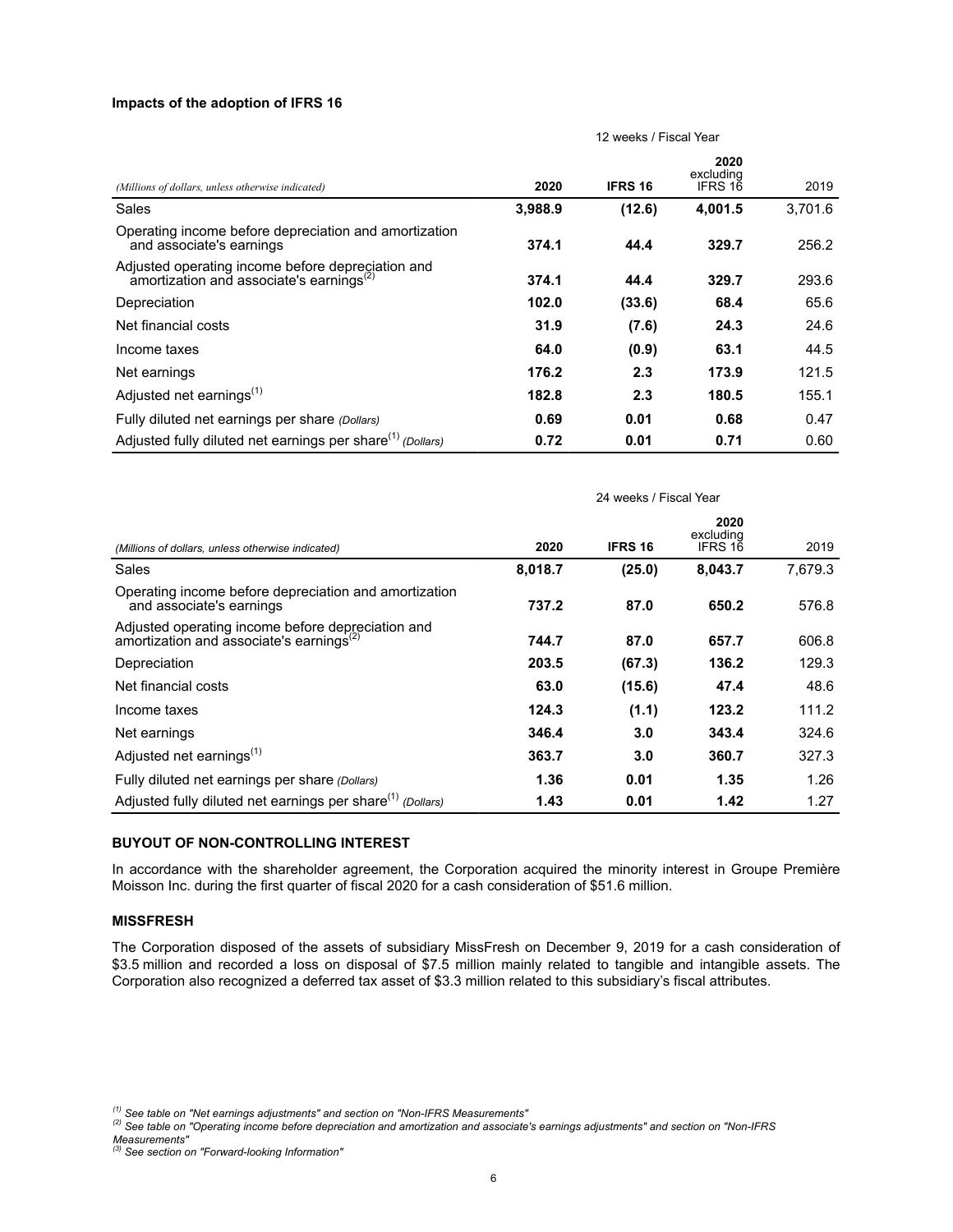### **NORMAL COURSE ISSUER BID PROGRAM**

Under the current normal course issuer bid program, the Corporation may repurchase up to 7,000,000 of its Common Shares between November 25, 2019 and November 24, 2020. Between November 25, 2019 and April 3, 2020, the Corporation has repurchased 2,060,000 Common Shares at an average price of \$54.33, for a total consideration of \$111.9 million.

### **DIVIDENDS**

On April 21, 2020, the Board of Directors declared a quarterly dividend of \$0.225 per share, an increase of 12.5% over the dividend declared for the same quarter last year.

## **FORWARD-LOOKING INFORMATION**

We have used, throughout this report, different statements that could, within the context of regulations issued by the Canadian Securities Administrators, be construed as being forward-looking information. In general, any statement contained herein that does not constitute a historical fact may be deemed a forward-looking statement. Expression such as "annualize" and other similar expressions are generally indicative of forward-looking statements. The forward-looking statements contained herein are based upon certain assumptions regarding the Canadian food industry, the general economy, our annual budget, as well as our 2020 action plan.

These forward-looking statements do not provide any guarantees as to the future performance of the Corporation and are subject to potential risks, known and unknown, as well as uncertainties that could cause the outcome to differ significantly. The arrival of a new competitor is an example of the risks described under the "Risk Management" section of the 2019 Annual Report which could have an impact on these statements. As with the preceding risks, the COVID-19 pandemic constitutes a risk that could have an impact on the business, operations, projects, synergies and performance of the Corporation as well as on the forward-looking statements contained in this document.

We believe these statements to be reasonable and pertinent as at the date of publication of this report and represent our expectations. The Corporation does not intend to update any forward-looking statement contained herein, except as required by applicable law.

## **NON-IFRS MEASUREMENTS**

In addition to the International Financial Reporting Standards (IFRS) earnings measurements provided, we have included certain non-IFRS earnings measurements. These measurements are presented for information purposes only. They do not have a standardized meaning prescribed by IFRS and therefore may not be comparable to similar measurements presented by other public companies.

### **ADJUSTED OPERATING INCOME BEFORE DEPRECIATION AND AMORTIZATION AND ASSOCIATE'S EARNINGS, ADJUSTED NET EARNINGS AND ADJUSTED FULLY DILUTED NET EARNINGS PER SHARE**

Adjusted operating income before depreciation and amortization and associate's earnings, adjusted net earnings and adjusted fully diluted net earnings per share are earnings measurements that exclude some items that must be recognized under IFRS. They are non-IFRS measurements. We believe that presenting earnings without these items, which are not necessarily reflective of the Corporation's performance, leaves readers of financial statements better informed as to the current period and corresponding prior year's period's operating earnings, thus enabling them to better perform trend analysis, evaluate the Corporation's financial performance and judge its future outlook. The exclusion of these items does not imply that they are non-recurring.

## **OUTLOOK(3)**

We are operating in what can only be described as unprecedented times. We continue to experience significantly higher food revenues due to the COVID-19 pandemic. In the first period (four weeks) of our third quarter, which ended April 11, food same-store sales were up 25% versus last year. We are also experiencing higher operating expenses, namely in terms of labor, safety measures, maintenance and cleaning. Pharmacy commercial sales for their part are under pressure, reflecting the focus on pharmaceutical activities and the safety measures currently in place that, among other things, reduce customer access to stores. In the first period of our third quarter, pharmacy commercial same-store-sales are down 9% versus last year, but that metric has trended further down in the most recent weeks. We will also face delays in some investment projects, namely the new automated grocery distribution centers in Ontario, although at this time it

*<sup>(1)</sup> See table on "Net earnings adjustments" and section on "Non-IFRS Measurements"*

*<sup>(2)</sup> See table on "Operating income before depreciation and amortization and associate's earnings adjustments" and section on "Non-IFRS Measurements"*

*<sup>(3)</sup> See section on "Forward-looking Information"*